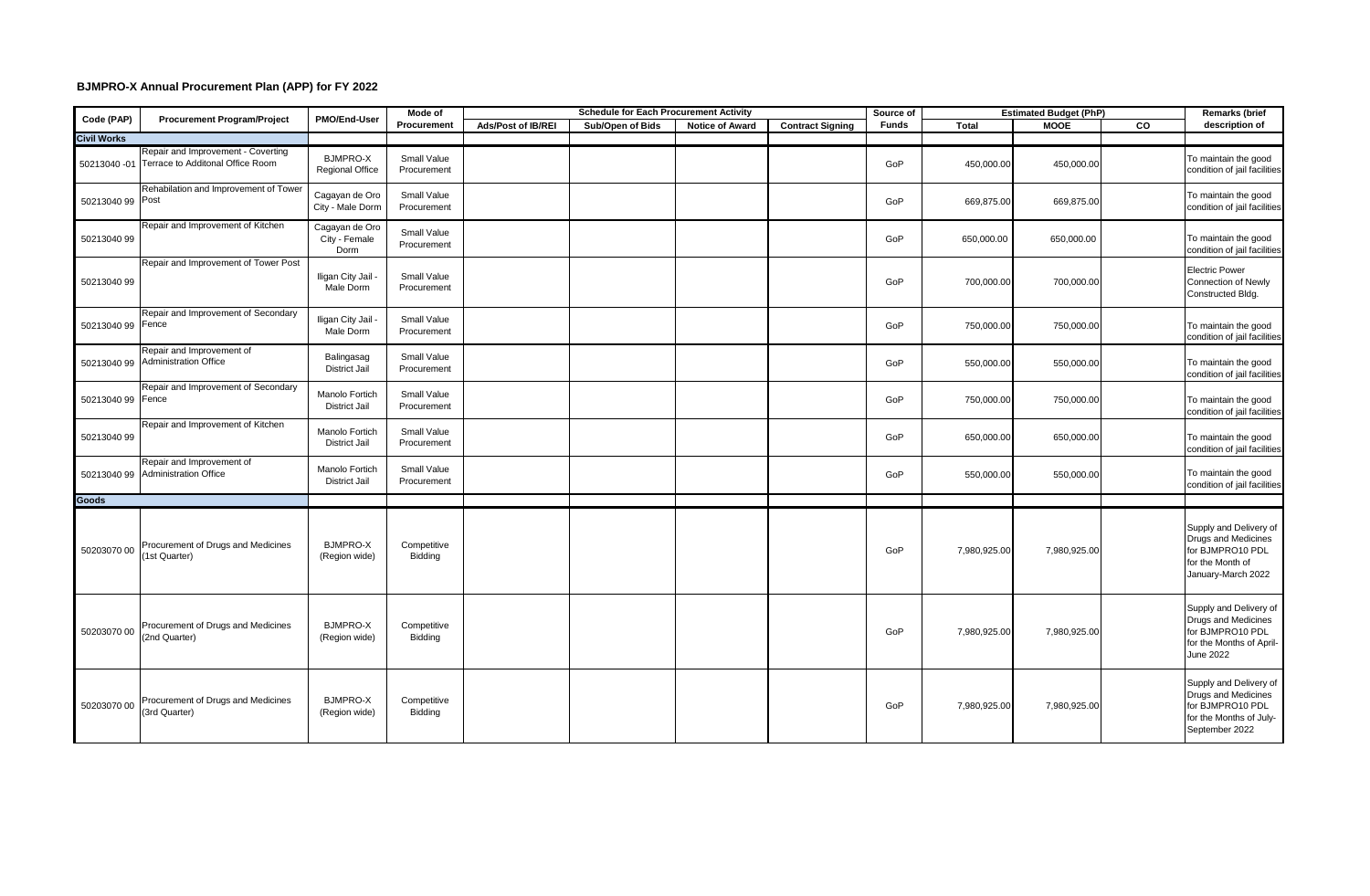| 50203070 00 | Procurement of Drugs and Medicines<br>(4th Quarter)                                    | BJMPRO-X<br>(Region wide)        | Competitive<br>Bidding     |  |  | GoP | 7,980,925.00 | 7,980,925.00 | Supply and Delivery of<br>Drugs and Medicines<br>for BJMPRO10 PDL<br>for the Months of Oct-<br>December 2022     |
|-------------|----------------------------------------------------------------------------------------|----------------------------------|----------------------------|--|--|-----|--------------|--------------|------------------------------------------------------------------------------------------------------------------|
| 50203080 00 | Procurement of Medical, Dental and<br>Laboratory (First Quarter)                       | <b>BJMPRO-X</b><br>(Region wide) | Small Value<br>Procurement |  |  | GoP | 110,105.00   | 110,105.00   | Supply and Delivery<br>Medical, Dental and<br>Laboratory for<br>BJMPRO10 PDL for<br>the 1st Quarter of 2022      |
| 50203080 00 | Procurement of Medical, Dental and<br>aboratory (Second Quarter)                       | <b>BJMPRO-X</b><br>(Region wide) | Small Value<br>Procurement |  |  | GoP | 110,105.00   | 110,105.00   | Supply and Delivery<br>Medical, Dental and<br>Laboratory for<br>BJMPRO10 PDL for<br>the 2nd Quarter of<br>2022   |
| 50203080 00 | Procurement of Medical, Dental and<br>Laboratory (Third Quarter)                       | <b>BJMPRO-X</b><br>(Region wide) | Small Value<br>Procurement |  |  | GoP | 110,105.00   | 110,105.00   | Supply and Delivery<br>Medical, Dental and<br>Laboratory for<br>BJMPRO10 PDL for<br>the 3rd Quarter of 2022      |
| 50203080 00 | Procurement of Medical, Dental and<br>Laboratory (Fourth Quarter)                      | <b>BJMPRO-X</b><br>(Region wide) | Small Value<br>Procurement |  |  | GoP | 110,105.00   | 110,105.00   | Supply and Delivery<br>Medical, Dental and<br>Laboratory for<br>BJMPRO10 PDL for<br>the 4th Quarter of 2022      |
| 50203010 00 | Procurement of Assorted Office Supplies<br>(First Quarter)                             | <b>BJMPRO-X</b><br>(Region wide) | Small Value<br>Procurement |  |  | GoP | 531,211.00   | 531,211.00   | Supply and Delivery of<br>Assorted Office<br>Supplies for the 1st<br>Quarter of 2022                             |
| 50203010 00 | Procurement of Assorted Office Supplies<br>(Second Quarter)                            | BJMPRO-X<br>(Region wide)        | Small Value<br>Procurement |  |  | GoP | 531,211.00   | 531,211.00   | Supply and Delivery of<br>Assorted Office<br>Supplies for the 2nd<br>Quarter of 2022                             |
| 50203010 00 | Procurement of Assorted Office Supplies<br>(Third Quarter)                             | <b>BJMPRO-X</b><br>(Region wide) | Small Value<br>Procurement |  |  | GoP | 531,211.00   | 531,211.00   | Supply and Delivery of<br>Assorted Office<br>Supplies for the 3rd<br>Quarter of 2022                             |
| 50203010 00 | Procurement of Assorted Office Supplies<br>(Fourth Quarter)                            | <b>BJMPRO-X</b><br>(Region wide) | Small Value<br>Procurement |  |  | GoP | 531,211.00   | 531,211.00   | Supply and Delivery of<br><b>Assorted Office</b><br>Supplies for the 4th<br>Quarter of 2022                      |
| 50203990 00 | Procurement of Assorted Rehabilitation<br>Supplies and Grooming Kit (First<br>Quarter) | <b>BJMPRO-X</b><br>(Region wide) | Small Value<br>Procurement |  |  | GoP | 488,502.00   | 488,501.20   | Supply and Delivery of<br>Assorted Rehabilitation<br>Supplies for<br>BJMPRO10 PDL for<br>the 1st Quarter of 2022 |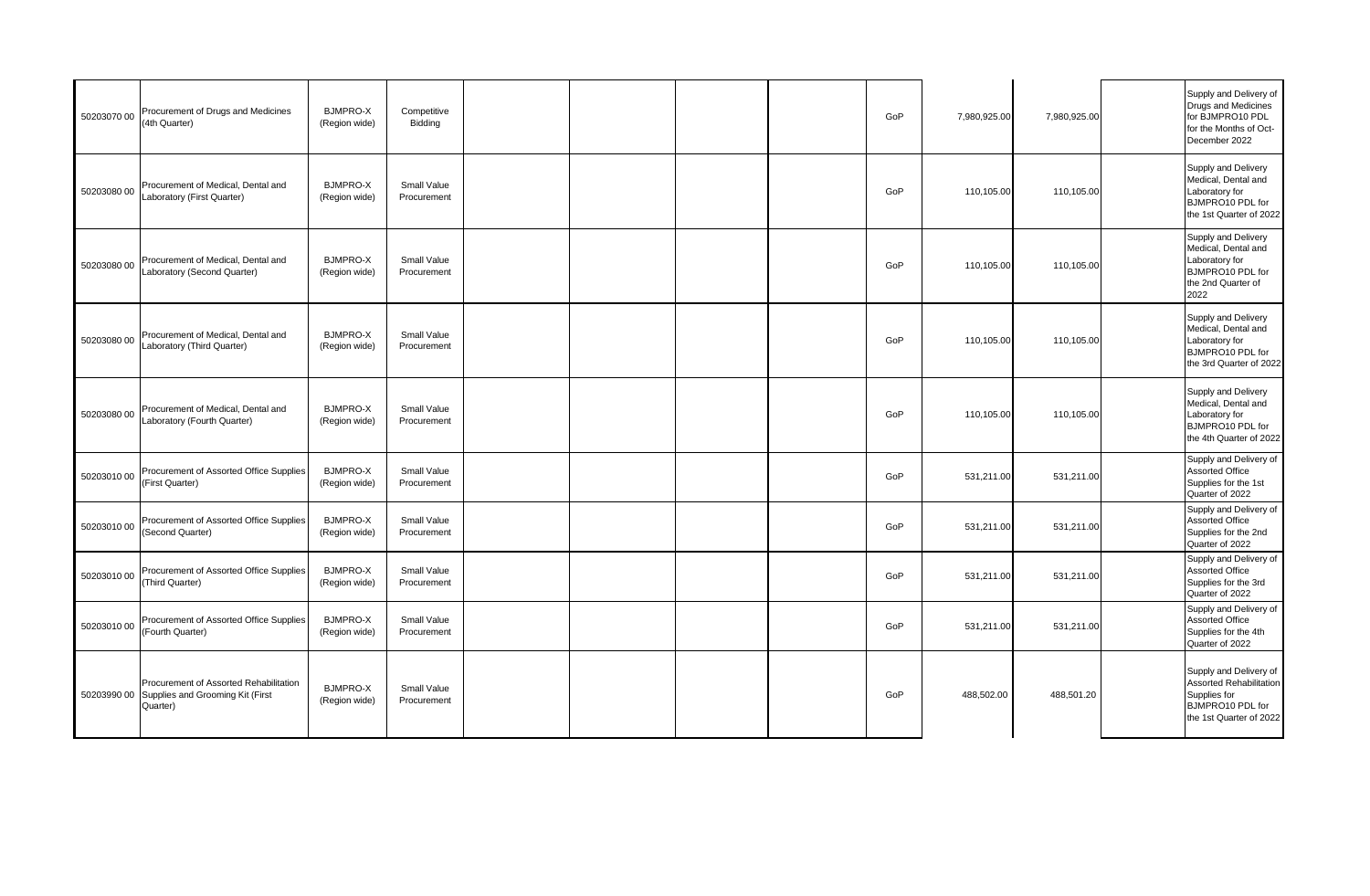| 50203990 00 | Procurement of PDL's Jogging Pants<br>(First Quarter)                                   | <b>BJMPRO-X</b><br>(Region wide) | Small Value<br>Procurement |  |  | GoP | 420,420.00 | 420,420.00 | Supply and Delivery of<br>Assorted Rehabilitation<br>Supplies for<br>BJMPRO10 PDL for<br>the 1st Quarter of 2022           |
|-------------|-----------------------------------------------------------------------------------------|----------------------------------|----------------------------|--|--|-----|------------|------------|----------------------------------------------------------------------------------------------------------------------------|
| 50203990 00 | Procurement of PDL's Yellow Tshirt<br>(First Quarter)                                   | <b>BJMPRO-X</b><br>(Region wide) | Small Value<br>Procurement |  |  | GoP | 211,878.00 | 209,008.80 | Supply and Delivery of<br><b>Assorted Rehabilitation</b><br>Supplies for<br>BJMPRO10 PDL for<br>the 1st Quarter of 2022    |
| 50203990 00 | Procurement of Assorted Rehabilitation<br>Supplies and Grooming Kit (Second<br>Quarter) | BJMPRO-X<br>(Region wide)        | Small Value<br>Procurement |  |  | GoP | 488,502.00 | 488,501.20 | Supply and Delivery of<br><b>Assorted Rehabilitation</b><br>Supplies for<br>BJMPRO10 PDL for<br>the 2nd Quarter of<br>2022 |
| 50203990 00 | Procurement of PDL's Jogging Pants<br>(Second Quarter)                                  | <b>BJMPRO-X</b><br>(Region wide) | Small Value<br>Procurement |  |  | GoP | 420,420.00 | 420,420.00 | Supply and Delivery of<br><b>Assorted Rehabilitation</b><br>Supplies for<br>BJMPRO10 PDL for<br>the 2nd Quarter of<br>2022 |
| 50203990 00 | Procurement of PDL's Yellow Tshirt<br>(Second Quarter)                                  | <b>BJMPRO-X</b><br>(Region wide) | Small Value<br>Procurement |  |  | GoP | 211,878.00 | 209,008.80 | Supply and Delivery of<br>Assorted Rehabilitation<br>Supplies for<br>BJMPRO10 PDL for<br>the 2nd Quarter of<br>2022        |
| 50203990 00 | Procurement of Assorted Rehabilitation<br>Supplies and Grooming Kit (Third<br>Quarter)  | <b>BJMPRO-X</b><br>(Region wide) | Small Value<br>Procurement |  |  | GoP | 488,502.00 | 488,501.20 | Supply and Delivery of<br>Assorted Rehabilitation<br>Supplies for<br>BJMPRO10 PDL for<br>the 3rd Quarter of 2022           |
| 50203990 00 | Procurement of PDL's Jogging Pants<br>(Third Quarter)                                   | BJMPRO-X<br>(Region wide)        | Small Value<br>Procurement |  |  | Gop | 420,420.00 | 420,420.00 | Supply and Delivery of<br><b>Assorted Rehabilitation</b><br>Supplies for<br>BJMPRO10 PDL for<br>the 3rd Quarter of 2022    |
| 50203990 00 | Procurement of PDL's Yellow Tshirt<br>(Third Quarter)                                   | <b>BJMPRO-X</b><br>(Region wide) | Small Value<br>Procurement |  |  | Gop | 211,878.00 | 209,008.80 | Supply and Delivery of<br><b>Assorted Rehabilitation</b><br>Supplies for<br>BJMPRO10 PDL for<br>the 3rd Quarter of 2022    |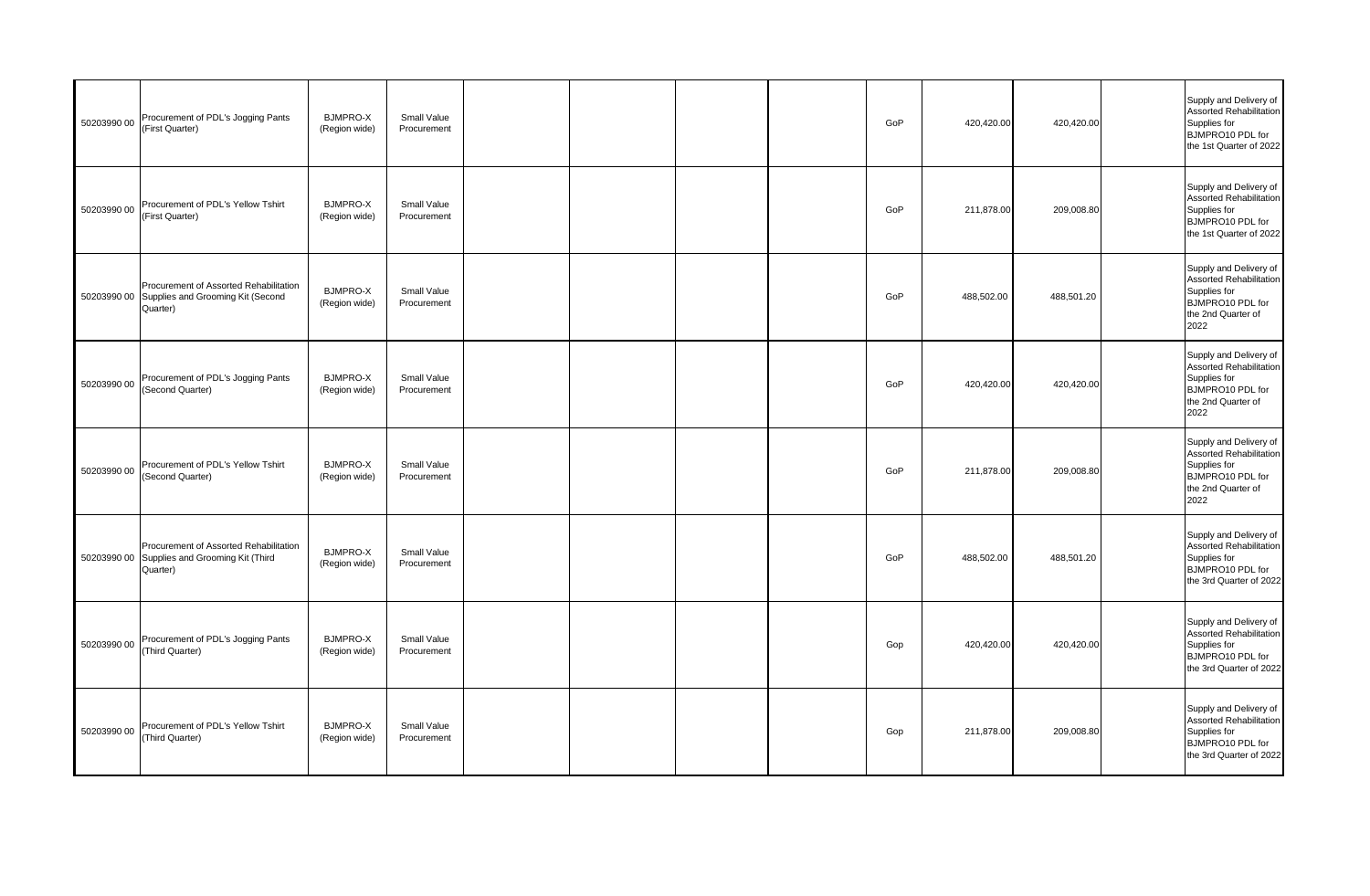| 50203990 00 | Procurement of Assorted Rehabilitation<br>Supplies and Grooming Kit (Fourth<br>Quarter)           | <b>BJMPRO-X</b><br>(Region wide) | Small Value<br>Procurement |  |  | GoP | 488,502.00 | 488,501.20 | Supply and Delivery of<br>Assorted Rehabilitation<br>Supplies for<br>BJMPRO10 PDL for<br>the 4th Quarter of 2022        |
|-------------|---------------------------------------------------------------------------------------------------|----------------------------------|----------------------------|--|--|-----|------------|------------|-------------------------------------------------------------------------------------------------------------------------|
| 50203990 00 | Procurement of PDL's Jogging Pants<br>(Fourth Quarter)                                            | <b>BJMPRO-X</b><br>(Region wide) | Small Value<br>Procurement |  |  | GoP | 420,420.00 | 420,420.00 | Supply and Delivery of<br>Assorted Rehabilitation<br>Supplies for<br>BJMPRO10 PDL for<br>the 4th Quarter of 2022        |
| 50203990 00 | Procurement of PDL's Yellow Tshirt<br>(Fourth Quarter)                                            | <b>BJMPRO-X</b><br>(Region wide) | Small Value<br>Procurement |  |  | GoP | 211,878.00 | 209,008.80 | Supply and Delivery of<br><b>Assorted Rehabilitation</b><br>Supplies for<br>BJMPRO10 PDL for<br>the 4th Quarter of 2022 |
| 50203090 00 | Procurement of Petroleum, Oil and<br>Lubricants (First Quarter)                                   | BJMPRO-X<br>(Region wide)        | Small Value<br>Procurement |  |  | GoP | 811,200.00 | 811,200.00 | Procurement of<br>Petroleum, Oil and<br>Lubricants for the 1st<br>Quarter of 2022                                       |
| 50203090 00 | Procurement of Petroleum, Oil and<br>Lubricants (Second Quarter)                                  | <b>BJMPRO-X</b><br>(Region wide) | Small Value<br>Procurement |  |  | GoP | 811,200.00 | 811,200.00 | Procurement of<br>Petroleum, Oil and<br>Lubricants for the 2nd<br>Quarter of 2022                                       |
| 50203090 00 | Procurement of Petroleum, Oil and<br>Lubricants (Third Quarter)                                   | <b>BJMPRO-X</b><br>(Region wide) | Small Value<br>Procurement |  |  | GoP | 811,200.00 | 811,200.00 | Procurement of<br>Petroleum, Oil and<br>Lubricants for the 3rd<br>Quarter of 2022                                       |
| 50203090 00 | Procurement of Petroleum, Oil and<br>Lubricants (Fourth Quarter)                                  | <b>BJMPRO-X</b><br>(Region wide) | Small Value<br>Procurement |  |  | GoP | 811,200.00 | 811,200.00 | Procurement of<br>Petroleum, Oil and<br>Lubricants for the 4th<br>Quarter of 2022                                       |
|             | Procurement of Military and Police<br>50203120 00 Supplies (First Quarter and Second<br>Quarters) | <b>BJMPRO-X</b><br>(Region wide) | Small Value<br>Procurement |  |  | GoP | 95,800.00  | 95,800.00  | <b>Procurement of Military</b><br>and Police Supplies<br>for the 1st & 2nd<br>Quarters of 2022                          |
| 50203120 00 | Procurement of Military and Police<br>Supplies (Third and Fourth Quarters)                        | <b>BJMPRO-X</b><br>(Region wide) | Shopping                   |  |  | GoP | 95,800.00  | 95,800.00  | Procurement of Military<br>and Police Supplies<br>for the 3rd & 4th<br>Quarters of 2022                                 |
|             | 50203010-02 Office Supplies (First Quarter)                                                       | <b>BJMPRO-X</b><br>(Region wide) | Shopping                   |  |  | GoP | 324,720.00 | 324,720.00 | Procurement of Other<br>Supplies for the<br>consumption of<br>BJMPRO10                                                  |
|             | 50203010-02 Office Supplies (Second Quarter)                                                      | <b>BJMPRO-X</b><br>(Region wide) | Small Value<br>Procurement |  |  | GoP | 324,720.00 | 324,720.00 | Procurement of Other<br>Supplies for the<br>consumption of<br>BJMPRO10                                                  |
|             | 50203010-02 Office Supplies (Third Quarter)                                                       | <b>BJMPRO-X</b><br>(Region wide) | Small Value<br>Procurement |  |  | GoP | 324,720.00 | 324,720.00 | Procurement of Other<br>Supplies for the<br>consumption of<br>BJMPRO10                                                  |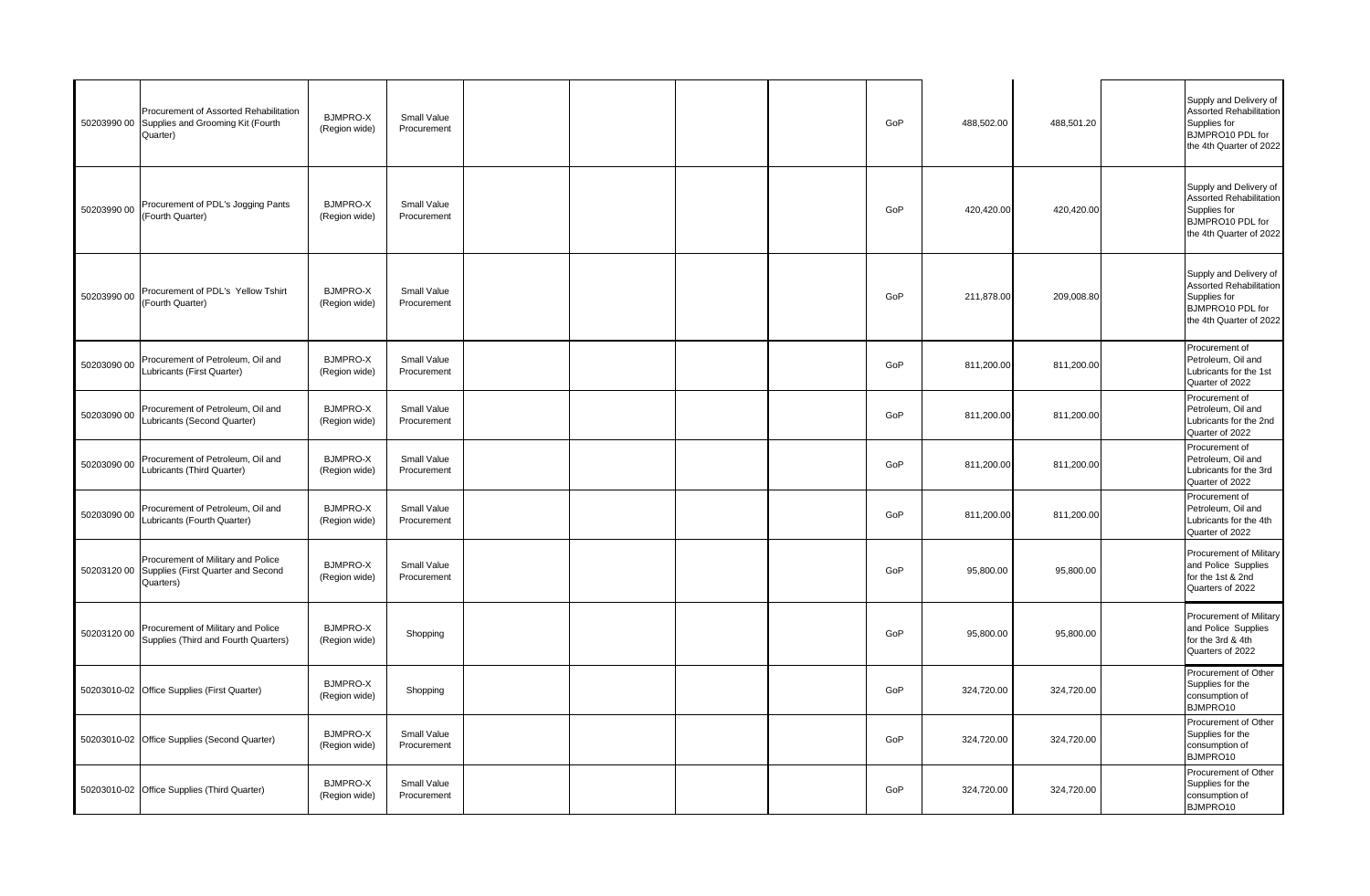|                          | 50203010-02 Office Supplies (Fourth Quarter)          | BJMPRO-X<br>(Region wide)        | Small Value<br>Procurement |  |  | GoP | 324,720.00   | 324,720.00   | Procurement of Other<br>Supplies for the<br>consumption of<br>BJMPRO10 |
|--------------------------|-------------------------------------------------------|----------------------------------|----------------------------|--|--|-----|--------------|--------------|------------------------------------------------------------------------|
| <b>Utilities</b>         |                                                       |                                  |                            |  |  |     |              |              |                                                                        |
|                          | 50204010 00 Water Expenses                            | <b>BJMPRO-X</b><br>(Region wide) | <b>Direct Contracting</b>  |  |  | GoP | 834,210.00   | 834,210.00   | General Management<br>and Supervision                                  |
| 50204020 00 Electricity  |                                                       | BJMPRO-X<br>(Region wide)        | <b>Direct Contracting</b>  |  |  | GoP | 2,070,000.00 | 2,070,000.00 | General Management<br>and Supervision                                  |
|                          | 50205020 00 Telephone/Fax landline Expenses           | <b>BJMPRO-X</b><br>(Region wide) | <b>Direct Contracting</b>  |  |  | GoP | 204,000.00   | 204,000.00   | General Management<br>and Supervision                                  |
|                          | 50205030 00 Internet and Subscription                 | BJMPRO-X<br>(Region wide)        | <b>Direct Contracting</b>  |  |  | GoP | 200,000.00   | 200,000.00   | General Management<br>and Supervision                                  |
|                          | 50205010 00 Postage and Courier Services              | <b>BJMPRO-X</b><br>(Region wide) | <b>Direct Contracting</b>  |  |  | GoP | 74,800.00    | 74,800.00    | General Management<br>and Supervision                                  |
| 50299020-00              | Printing and Publication Expenses (First<br>Quarter)  | <b>BJMPRO-X</b><br>(Region wide) | Small Value<br>Procurement |  |  | GoP | 45,366.00    | 45,366.00    | General Management<br>and Supervision                                  |
| 50299020-00              | Printing and Publication Expenses<br>(SecondQuarter)  | <b>BJMPRO-X</b><br>(Region wide) | Small Value<br>Procurement |  |  | GoP | 45,366.00    | 45,366.00    | General Management<br>and Supervision                                  |
| 50299020-00              | Printing and Publication Expenses (Third<br>Quarter)  | <b>BJMPRO-X</b><br>(Region wide) | Small Value<br>Procurement |  |  | GoP | 45,366.00    | 45,366.00    | General Management<br>and Supervision                                  |
| 50299020-00              | Printing and Publication Expenses<br>(Fourth Quarter) | <b>BJMPRO-X</b><br>(Region wide) | Small Value<br>Procurement |  |  | GoP | 45,366.00    | 45,366.00    | General Management<br>and Supervision                                  |
|                          | 50215020 00 Fidelity Bond Premiums                    | <b>BJMPRO-X</b><br>(Region wide) | <b>Direct Contracting</b>  |  |  | GoP | 116,419.00   | 116,419.00   | General Management<br>and Supervision                                  |
| <b>Auditing Services</b> |                                                       |                                  |                            |  |  |     |              |              |                                                                        |
|                          | 50211020-00 Financial Audit (Auditing)                | <b>BJMPRO-X</b><br>(Region wide) | Small Value<br>Procurement |  |  | GoP | 84,000.00    | 84,000.00    | General Management<br>and Supervision                                  |
|                          | <b>Repair and Maintenance of Motor Vehicle</b>        |                                  |                            |  |  |     |              |              |                                                                        |
| 50213060 -01             | Repair of Defects and Maintenance (1st<br>Quarter)    | <b>BJMPRO-X</b><br>(Region wide) | Small Value<br>Procurement |  |  | GoP | 146,250.00   | 146,250.00   | To maintain the good<br>running condition of<br><b>BJMP</b> Vehicles   |
| 50213060 -01             | Repair of Defects and Maintenance (2nd<br>Quarter)    | <b>BJMPRO-X</b><br>(Region wide) | Small Value<br>Procurement |  |  | GoP | 146,250.00   | 146,250.00   | To maintain the good<br>running condition of<br><b>BJMP Vehicles</b>   |
| 50213060 -01             | Repair of Defects and Maintenance (3rd<br>Quarter)    | <b>BJMPRO-X</b><br>(Region wide) | Small Value<br>Procurement |  |  | GoP | 146,250.00   | 146,250.00   | To maintain the good<br>running condition of<br><b>BJMP</b> Vehicles   |
| 50213060 -01             | Repair of Defects and Maintenance (4th<br>Quarter)    | <b>BJMPRO-X</b><br>(Region wide) | Small Value<br>Procurement |  |  | GoP | 146,250.00   | 146,250.00   | To maintain the good<br>running condition of<br><b>BJMP</b> Vehicles   |
|                          | Taxes, Duties License, Registration and Insurance     |                                  |                            |  |  |     |              |              |                                                                        |
|                          | 50215030 00 Renewal of Vehicle Insurances             | <b>BJMPRO-X</b><br>(Region wide) | <b>Direct Contracting</b>  |  |  | GoP | 99,655.00    | 99,655.56    | General Management<br>and Supervision                                  |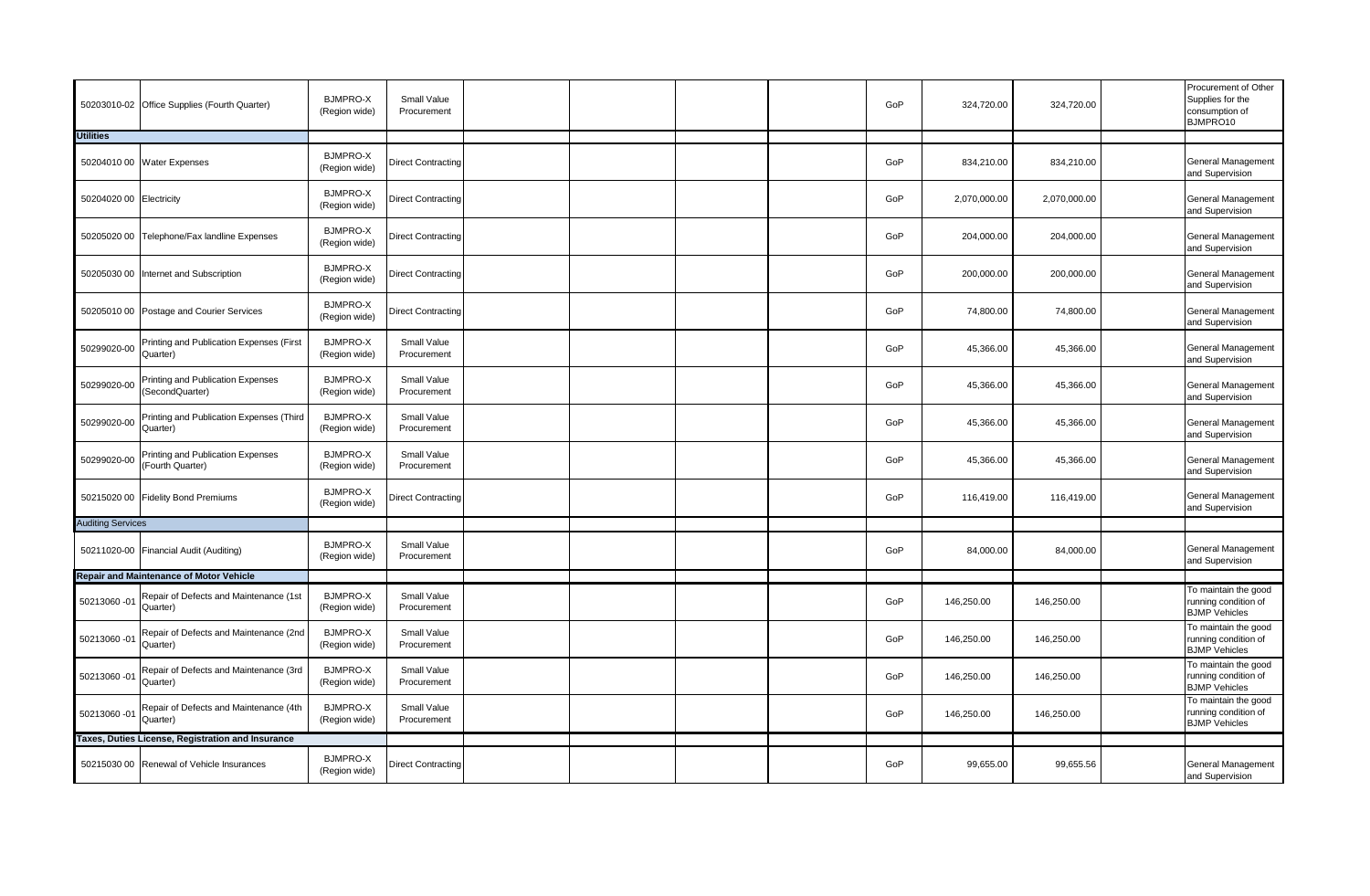| 50215030 00                   | Bldg/fire/lightning insurance                                         | <b>BJMPRO-X</b><br>(Region wide) | <b>Direct Contracting</b>  |  |  | GoP | 179,690.00 | 307,279.50 | General Management<br>and Supervision                             |
|-------------------------------|-----------------------------------------------------------------------|----------------------------------|----------------------------|--|--|-----|------------|------------|-------------------------------------------------------------------|
|                               | 50215010 01 Renewal of LTO Registration                               | <b>BJMPRO-X</b><br>(Region wide) | <b>Direct Contracting</b>  |  |  | GoP | 46,114.00  | 46,114.00  | General Management<br>and Supervision                             |
|                               | Repair and Maintenance of Office Equipment                            |                                  |                            |  |  |     |            |            |                                                                   |
| 50213050 02                   | Repair and Maintenance of Office<br>Equipment (First Quarter)         | <b>BJMPRO-X</b><br>(Region wide) | Small Value<br>Procurement |  |  | GoP | 28,060.00  | 28,060.00  | General Management<br>and Supervision                             |
| 50213050 02                   | Repair and Maintenance of Office<br><b>Equipment (Second Quarter)</b> | <b>BJMPRO-X</b><br>(Region wide) | Small Value<br>Procurement |  |  | GoP | 28,060.00  | 28,060.00  | General Management<br>and Supervision                             |
| 50213050 02                   | Repair and Maintenance of Office<br>Equipment (Third Quarter)         | <b>BJMPRO-X</b><br>(Region wide) | Small Value<br>Procurement |  |  | GoP | 28,060.00  | 28,060.00  | General Management<br>and Supervision                             |
| 50213050 02                   | Repair and Maintenance of Office<br>Equipment (Fourth Quarter)        | BJMPRO-X<br>(Region wide)        | Small Value<br>Procurement |  |  | GoP | 28,060.00  | 28,060.00  | General Management<br>and Supervision                             |
|                               | <b>Repair and Maintenance of ICT Equipment</b>                        |                                  |                            |  |  |     |            |            |                                                                   |
| 50213050 03                   | Repair and Maintenance of ICT<br>Equipment (1st & 2nd Quarter)        | BJMPRO-X<br>(Region wide)        | Small Value<br>Procurement |  |  | GoP | 67,180.30  | 67,180.30  | General Management<br>and Supervision                             |
| 5021305003                    | Repair and Maintenance of ICT<br>Equipment (3rd & 4th Quarter)        | <b>BJMPRO-X</b><br>(Region wide) | Small Value<br>Procurement |  |  |     | 67,180.30  | 67,180.30  | General Management<br>and Supervision                             |
| <b>Trainings and Seminars</b> |                                                                       |                                  |                            |  |  |     |            |            |                                                                   |
| 50202010 00                   | Conduct of Enhancement Seminar on<br><b>PSV Preparation</b>           | <b>BJMPRO-X</b><br>(Region wide) | Small Value<br>Procurement |  |  | GoP | 7,000.00   | 7,000.00   | For Development of<br>Personnel thru<br>Trainings and<br>Seminars |
| 50202010 00                   | Media Relation in Crisis Situation                                    | <b>BJMPRO-X</b><br>(Region wide) | Small Value<br>Procurement |  |  | GoP | 10,000.00  | 10,000.00  | For Development of<br>Personnel thru<br>Trainings and<br>Seminars |
| 50202010 00                   | Retirement and Separation Benefits<br>Seminar                         | <b>BJMPRO-X</b><br>(Region wide) | Small Value<br>Procurement |  |  | GoP | 10,000.00  | 10,000.00  | For Development of<br>Personnel thru<br>Trainings and<br>Seminars |
| 50202010 00                   | Omnibus Rules on Appointments and<br>Other Human Resource Actions     | <b>BJMPRO-X</b><br>(Region wide) | Small Value<br>Procurement |  |  | GoP | 10,000.00  | 10,000.00  | For Development of<br>Personnel thru<br>Trainings and<br>Seminars |
| 50202010 00                   | Leave Management Seminar                                              | <b>BJMPRO-X</b><br>(Region wide) | Small Value<br>Procurement |  |  | GoP | 10,000.00  | 10,000.00  | For Development of<br>Personnel thru<br>Trainings and<br>Seminars |
| 50202010 00                   | Learning and Development<br><b>Enhancement Seminar</b>                | <b>BJMPRO-X</b><br>(Region wide) | Small Value<br>Procurement |  |  | GoP | 10,000.00  | 10,000.00  | For Development of<br>Personnel thru<br>Trainings and<br>Seminars |
| 50202010 00                   | Recruitment and Selection Process<br>Seminar                          | <b>BJMPRO-X</b><br>(Region wide) | Small Value<br>Procurement |  |  | GoP | 10,000.00  | 10,000.00  | For Development of<br>Personnel thru<br>Trainings and<br>Seminars |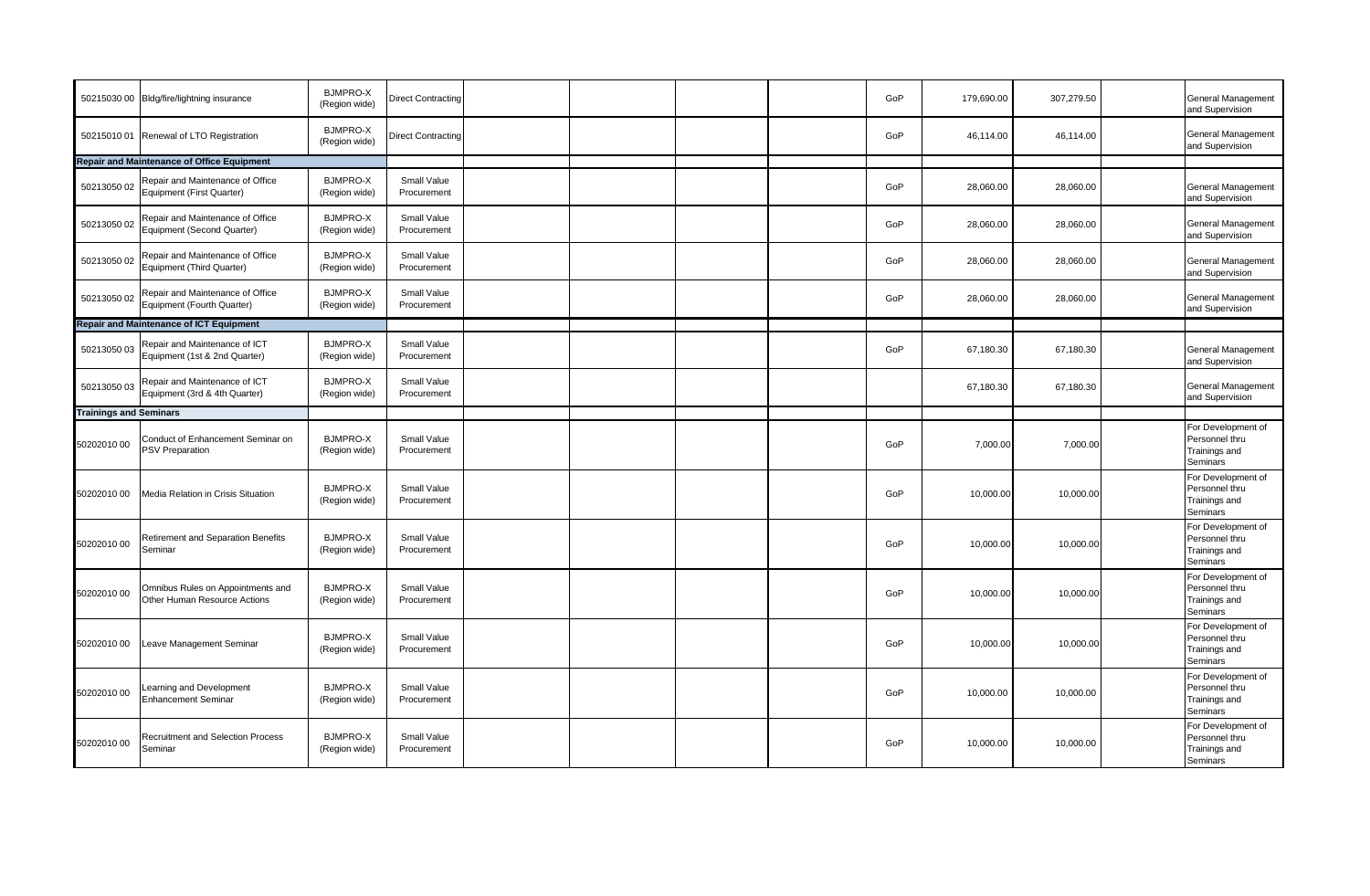| 50202010 00 | Performance Management Seminar                                                                                             | <b>BJMPRO-X</b><br>(Region wide) | Small Value<br>Procurement |  |  | GoP | 10,000.00 | 10,000.00 | For Development of<br>Personnel thru<br>Trainings and<br>Seminars |
|-------------|----------------------------------------------------------------------------------------------------------------------------|----------------------------------|----------------------------|--|--|-----|-----------|-----------|-------------------------------------------------------------------|
| 50202010 00 | Capability-Building Seminar for BAC,<br>BAC Secretariat, and TWG Members                                                   | <b>BJMPRO-X</b><br>(Region wide) | Small Value<br>Procurement |  |  | GoP | 45,000.00 | 45,000.00 | For Development of<br>Personnel thru<br>Trainings and<br>Seminars |
| 50202010 00 | Staff Development Workshops on<br>Journalism and Creating and Effective<br>Dissemination Strategy by Using Social<br>Media | <b>BJMPRO-X</b><br>(Region wide) | Small Value<br>Procurement |  |  | GoP | 15,000.00 | 15,000.00 | For Development of<br>Personnel thru<br>Trainings and<br>Seminars |
| 50202010 00 | Cyber Crime Training/Counter Hacking                                                                                       | <b>BJMPRO-X</b><br>(Region wide) | Small Value<br>Procurement |  |  | GoP | 50,000.00 | 50,000.00 | For Development of<br>Personnel thru<br>Trainings and<br>Seminars |
| 50202010 00 | Network Server Administration                                                                                              | <b>BJMPRO-X</b><br>(Region wide) | Small Value<br>Procurement |  |  | GoP | 10,000.00 | 10,000.00 | For Development of<br>Personnel thru<br>Trainings and<br>Seminars |
| 50202010 01 | Fundamental of Community Relation<br>Service                                                                               | <b>BJMPRO-X</b><br>(Region wide) | Small Value<br>Procurement |  |  | GoP | 10,000.00 | 10,000.00 | For Development of<br>Personnel thru<br>Trainings and<br>Seminars |
| 50202010 00 | Microsoft Office Proficiency and Basic<br>Video Presentation                                                               | <b>BJMPRO-X</b><br>(Region wide) | Small Value<br>Procurement |  |  | GoP | 15,000.00 | 15,000.00 | For Development of<br>Personnel thru<br>Trainings and<br>Seminars |
| 50202010 00 | CCTV Camera's Installation and<br>Configuration                                                                            | <b>BJMPRO-X</b><br>(Region wide) | Small Value<br>Procurement |  |  | GoP | 10,000.00 | 10,000.00 | For Development of<br>Personnel thru<br>Trainings and<br>Seminars |
| 50202010 00 | Workshop on Countering Violent<br>Extremism and Illegal Drugs in Jail                                                      | <b>BJMPRO-X</b><br>(Region wide) | Small Value<br>Procurement |  |  | GoP | 19,100.00 | 19,100.00 | For Development of<br>Personnel thru<br>Trainings and<br>Seminars |
| 50202010 00 | Quarterly Update and Monitoring to Unit<br>Intel Officers                                                                  | <b>BJMPRO-X</b><br>(Region wide) | Small Value<br>Procurement |  |  | GoP | 7,700.00  | 7,700.00  | For Development of<br>Personnel thru<br>Trainings and<br>Seminars |
| 50202010 00 | <b>Basic Investigation Report Writing</b><br>Seminar and Workshop                                                          | <b>BJMPRO-X</b><br>(Region wide) | Small Value<br>Procurement |  |  | GoP | 19,100.00 | 19,100.00 | For Development of<br>Personnel thru<br>Trainings and<br>Seminars |
| 50202010 00 | Seminar on Disciplinary and Grievance<br>Machinery                                                                         | <b>BJMPRO-X</b><br>(Region wide) | Small Value<br>Procurement |  |  | GoP | 7,000.00  | 7,000.00  | For Development of<br>Personnel thru<br>Trainings and<br>Seminars |
| 50202010 00 | Quarterly Update and Monitoring to Unit<br>Investigators                                                                   | <b>BJMPRO-X</b><br>(Region wide) | Small Value<br>Procurement |  |  | GoP | 7,700.00  | 7,700.00  | For Development of<br>Personnel thru<br>Trainings and<br>Seminars |
| 50202010 00 | <b>GAD Seminar</b>                                                                                                         | <b>BJMPRO-X</b><br>(Region wide) | Small Value<br>Procurement |  |  | GoP | 10,000.00 | 10,000.00 | For Development of<br>Personnel thru<br>Trainings and<br>Seminars |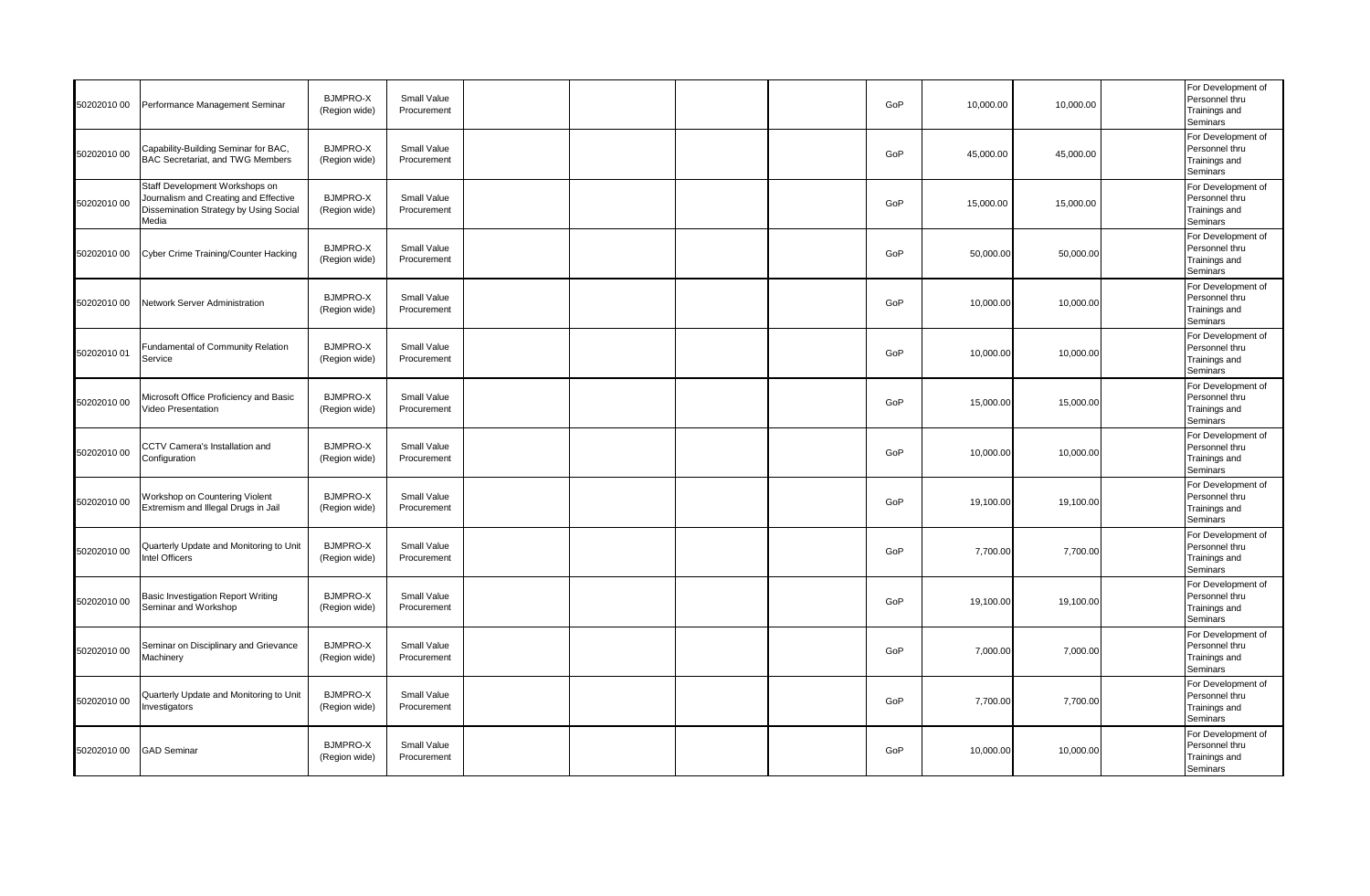| 50202010 00 | GAD Seminar- Anti-Violence Against<br><b>Nomen and Their Children</b>                  | <b>BJMPRO-X</b><br>(Region wide) | Small Value<br>Procurement    |             |             |             |             | GoP | 30,000.00     | 30,000.00     | For Development of<br>Personnel thru<br>Trainings and<br>Seminars        |
|-------------|----------------------------------------------------------------------------------------|----------------------------------|-------------------------------|-------------|-------------|-------------|-------------|-----|---------------|---------------|--------------------------------------------------------------------------|
| 50202010 00 | Basic Occupational Safety and<br>Health/Construction Occupational Safety<br>and Health | <b>BJMPRO-X</b><br>(Region wide) | Small Value<br>Procurement    |             |             |             |             | GoP | 45,000.00     | 45,000.00     | For Development of<br>Personnel thru<br>Trainings and<br>Seminars        |
| 50202010 00 | Training Workshop on Swabbing                                                          | <b>BJMPRO-X</b><br>(Region wide) | Small Value<br>Procurement    |             |             |             |             | GoP | 30,000.00     | 30,000.00     | For Development of<br>Personnel thru<br>Trainings and<br>Seminars        |
| 50202010 00 | Psychological First Aid and Suicide<br><b>Prevention Seminar</b>                       | <b>BJMPRO-X</b><br>(Region wide) | Small Value<br>Procurement    |             |             |             |             | GoP | 30,000.00     | 30,000.00     | For Development of<br>Personnel thru<br>Trainings and<br>Seminars        |
| 50202010 00 | Intravenous Therapy Training                                                           | <b>BJMPRO-X</b><br>(Region wide) | Small Value<br>Procurement    |             |             |             |             | GoP | 30,000.00     | 30,000.00     | For Development of<br>Personnel thru<br>Trainings and<br>Seminars        |
| 50202010 00 | Basic Pistol Marksmanship                                                              | <b>BJMPRO-X</b><br>(Region wide) | Small Value<br>Procurement    |             |             |             |             | GoP | 65,000.00     | 65,000.00     | For Development of<br>Personnel thru<br>Trainings and<br>Seminars        |
| 50202010 00 | S.T.A.R Team Refresshers Training                                                      | <b>BJMPRO-X</b><br>(Region wide) | Small Value<br>Procurement    |             |             |             |             | GoP | 80,000.00     | 80,000.00     | For Development of<br>Personnel thru<br>Trainings and<br>Seminars        |
| 50202010 00 | <b>Therapeutic Community Modality</b><br>Program Training                              | <b>BJMPRO-X</b><br>(Region wide) | Small Value<br>Procurement    |             |             |             |             | GoP | 10,000.00     | 10,000.00     | For Development of<br>Personnel thru<br>Trainings and<br>Seminars        |
|             | <b>Prisoners' Subsistence Allowance</b>                                                |                                  |                               |             |             |             |             |     |               | 622,600.00    |                                                                          |
| 50203050 00 | Prisoners' Subsistence Allowance (Food<br>Services) for the month of January           | <b>BJMPRO-X</b><br>(Region wide) | By Admin/Thru<br>Cash Advance | 1st Quarter | 1st Quarter | 1st Quarter | 1st Quarter | GoP | 11,830,840.00 | 11,830,840.00 | For the Consumption of<br><b>BJMPRO10 Persons</b><br>Deprived of Liberty |
| 50203050 00 | Prisoners' Subsistence Allowance (Food<br>Services) for the month of February          | <b>BJMPRO-X</b><br>(Region wide) | By Admin/Thru<br>Cash Advance | 1st Quarter | 1st Quarter | 1st Quarter | 1st Quarter | GoP | 11,830,840.00 | 11,830,840.00 | For the Consumption of<br><b>BJMPRO10 Persons</b><br>Deprived of Liberty |
| 50203050 00 | Prisoners' Subsistence Allowance (Food<br>Services) for the month of March             | <b>BJMPRO-X</b><br>(Region wide) | By Admin/Thru<br>Cash Advance | 1st Quarter | 1st Quarter | 1st Quarter | 1st Quarter | GoP | 11,830,840.00 | 11,830,840.00 | For the Consumption of<br><b>BJMPRO10 Persons</b><br>Deprived of Liberty |
| 50203050 00 | Prisoners' Subsistence Allowance (Food<br>Services) for the month of April             | <b>BJMPRO-X</b><br>(Region wide) | By Admin/Thru<br>Cash Advance | 2nd Quarter | 2nd Quarter | 2nd Quarter | 2nd Quarter | GoP | 11,830,840.00 | 11,830,840.00 | For the Consumption of<br><b>BJMPRO10 Persons</b><br>Deprived of Liberty |
| 50203050 00 | Prisoners' Subsistence Allowance (Food<br>Services) for the month of May               | <b>BJMPRO-X</b><br>(Region wide) | By Admin/Thru<br>Cash Advance | 2nd Quarter | 2nd Quarter | 2nd Quarter | 2nd Quarter | GoP | 11,830,840.00 | 11,830,840.00 | For the Consumption of<br>BJMPRO10 Persons<br>Deprived of Liberty        |
| 50203050 00 | Prisoners' Subsistence Allowance (Food<br>Services) for the month of June              | <b>BJMPRO-X</b><br>(Region wide) | By Admin/Thru<br>Cash Advance | 2nd Quarter | 2nd Quarter | 2nd Quarter | 2nd Quarter | GoP | 11,830,840.00 | 11,830,840.00 | For the Consumption of<br><b>BJMPRO10 Persons</b><br>Deprived of Liberty |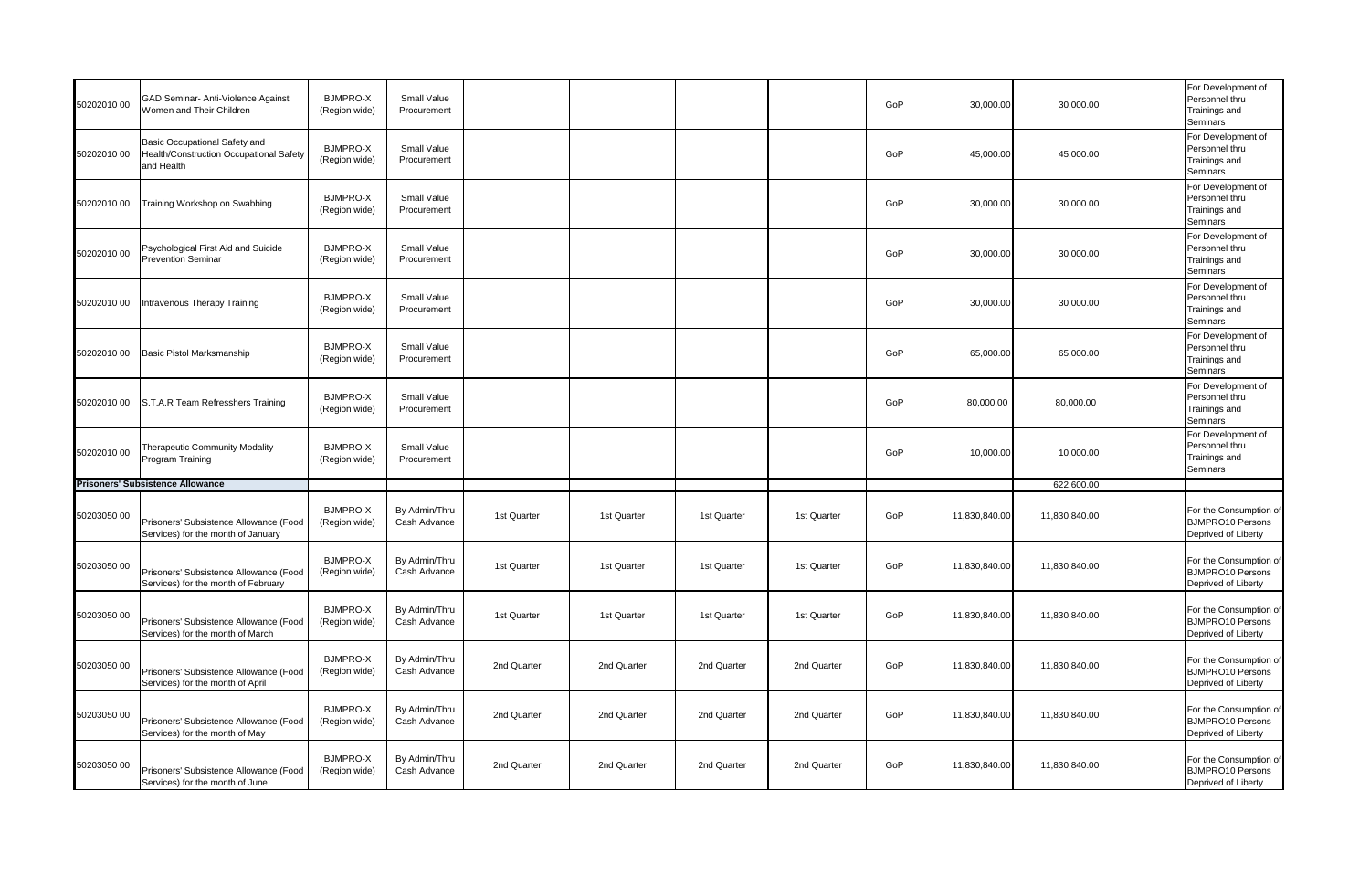| 50203050 00 | Prisoners' Subsistence Allowance (Food<br>Services) for the month of July      | <b>BJMPRO-X</b><br>(Region wide) | By Admin/Thru<br>Cash Advance | 3rd Quarter | 3rd Quarter | 3rd Quarter | 3rd Quarter | GoP | 11,830,840.00  | 11,830,840.00 | For the Consumption of<br><b>BJMPRO10 Persons</b><br>Deprived of Liberty |
|-------------|--------------------------------------------------------------------------------|----------------------------------|-------------------------------|-------------|-------------|-------------|-------------|-----|----------------|---------------|--------------------------------------------------------------------------|
| 50203050 00 | Prisoners' Subsistence Allowance (Food<br>Services) for the month of August    | <b>BJMPRO-X</b><br>(Region wide) | By Admin/Thru<br>Cash Advance | 3rd Quarter | 3rd Quarter | 3rd Quarter | 3rd Quarter | GoP | 11,830,840.00  | 11,830,840.00 | For the Consumption of<br><b>BJMPRO10 Persons</b><br>Deprived of Liberty |
| 50203050 00 | Prisoners' Subsistence Allowance (Food<br>Services) for the month of September | <b>BJMPRO-X</b><br>(Region wide) | By Admin/Thru<br>Cash Advance | 3rd Quarter | 3rd Quarter | 3rd Quarter | 3rd Quarter | GoP | 11,830,840.00  | 11,830,840.00 | For the Consumption of<br><b>BJMPRO10 Persons</b><br>Deprived of Liberty |
| 50203050 00 | Prisoners' Subsistence Allowance (Food<br>Services) for the month of October   | <b>BJMPRO-X</b><br>(Region wide) | By Admin/Thru<br>Cash Advance | 4th Quarter | 4th Quarter | 4th Quarter | 4th Quarter | GoP | 11,830,840.00  | 11,830,840.00 | For the Consumption of<br><b>BJMPRO10 Persons</b><br>Deprived of Liberty |
| 50203050 00 | Prisoners' Subsistence Allowance (Food<br>Services) for the month of November  | <b>BJMPRO-X</b><br>(Region wide) | By Admin/Thru<br>Cash Advance | 4th Quarter | 4th Quarter | 4th Quarter | 4th Quarter | GoP | 11,830,840.00  | 11,830,840.00 | For the Consumption of<br><b>BJMPRO10 Persons</b><br>Deprived of Liberty |
| 50203050 00 | Prisoners' Subsistence Allowance (Food<br>Services) for the month of December  | <b>BJMPRO-X</b><br>(Region wide) | By Admin/Thru<br>Cash Advance | 4th Quarter | 4th Quarter | 4th Quarter | 4th Quarter | GoP | 11,830,840.00  | 11,830,840.00 | For the Consumption of<br><b>BJMPRO10 Persons</b><br>Deprived of Liberty |
|             |                                                                                |                                  |                               |             |             |             |             |     | 100.011.051.00 | 107000010     |                                                                          |

196,941,951.60 197,680,661.66

We hereby warrant that the total amount reflected in this annual procurement plan to procure the listed civil works and other services has been included in or is within our approved budget for the year.

**J/SINSP ELIZAR P RONCESVALLES J/INSP EVELYN R GARCIA J/SUPT SAMUEL E PALIONAY JR J/SSUPT NEIL R AVISADO, DSC** BAC Secretariat Budget Officer Budget Officer BAC, Chairman BAC, Chairman BAC, Chairman Budget Officer Regional Director

Prepared by: **Example 2008** Certified Funds Available/ Recommending Approval: Recommending Approval: Approved by: Approved by: Certified Appropriate Funds Available:  $\omega$ 

**Total …………………………………………………………………..**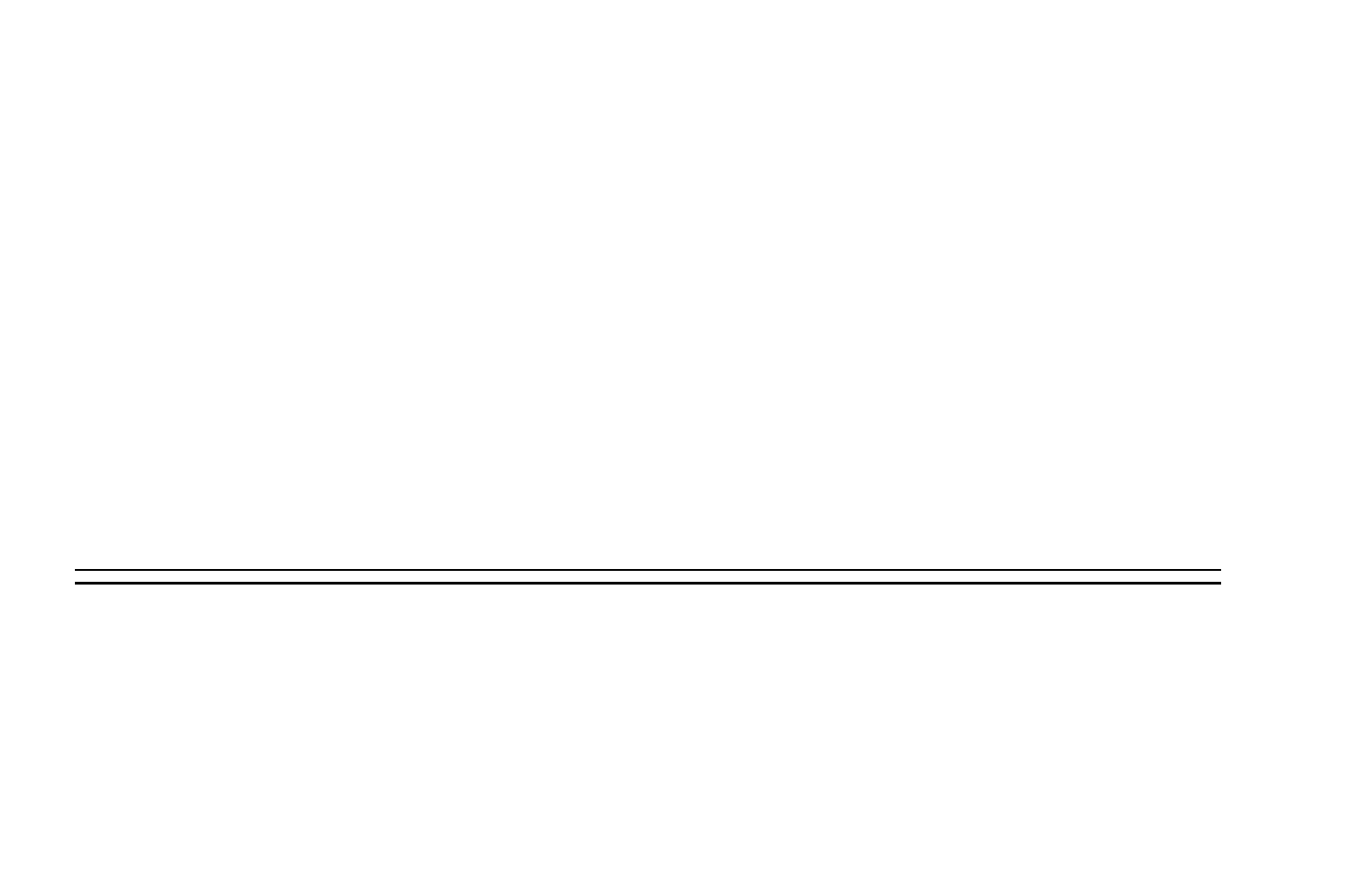- 
- 
- 
- 
- 
- 
- -